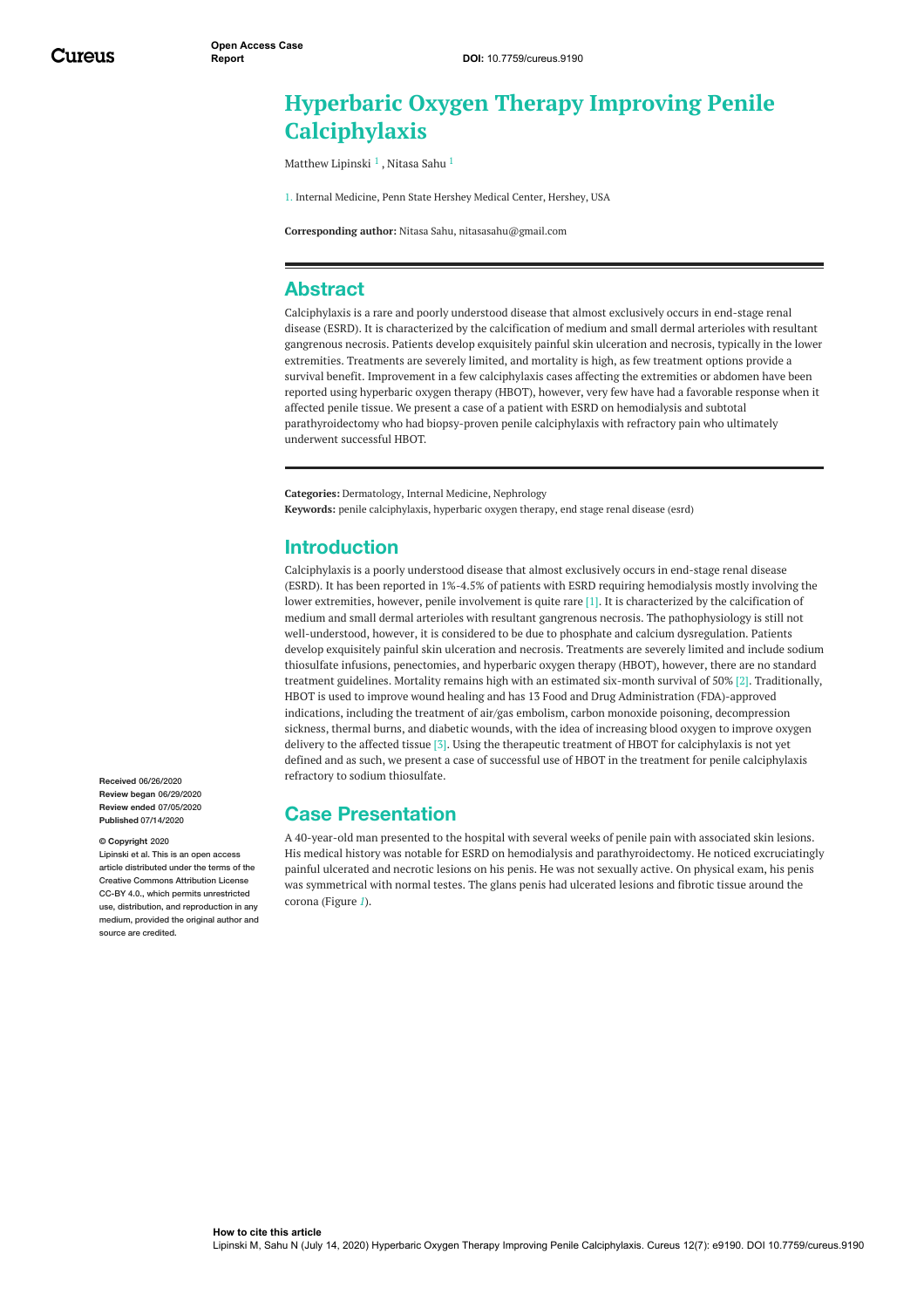<span id="page-1-0"></span>

### **FIGURE 1: Ulcerated lesions on the glans penis and fibrotic tissue around the corona**

Bloodwork revealed calcium 9.5 mg/dL, phosphorus 8.9 mg/dL, and calcium-phosphorus product 84.6. Parathyroid hormone ranged from 700-1200 pg/mL. A previous outpatient biopsy showed calcification and necrosis in the subdermal vasculature, and computed tomography (CT) of the pelvis showed extensive calcification of cavernosal arteries and vas deferens (Figure *[2](#page-1-1)*), consistent with calciphylaxis.

<span id="page-1-1"></span>

**FIGURE 2: a) Non-contrast CT scan showing extensive calcification of the cavernosal arteries (yellow arrow); b) non-contrast CT scan showing calcification of the vas deferens (yellow arrow)**

CT: computed tomography

He was admitted for intractable pain, similar to prior hospitalizations. He was continued on hemodialysis and started on sodium thiosulfate with no symptom improvement. His pain was uncontrolled despite topical lidocaine, pregabalin, amitriptyline, and oral opioids. He underwent pudendal nerve blocks, providing temporary relief. Despite local wound care, his symptoms did not improve, and he required continuous high-dose intravenous narcotics. Though not initially covered by insurance, through persistence and appeals, HBOT was finally approved. After multiple HBOT treatments, his pain improved tremendously over the course of three weeks with a slow resolution of his ulcerations.